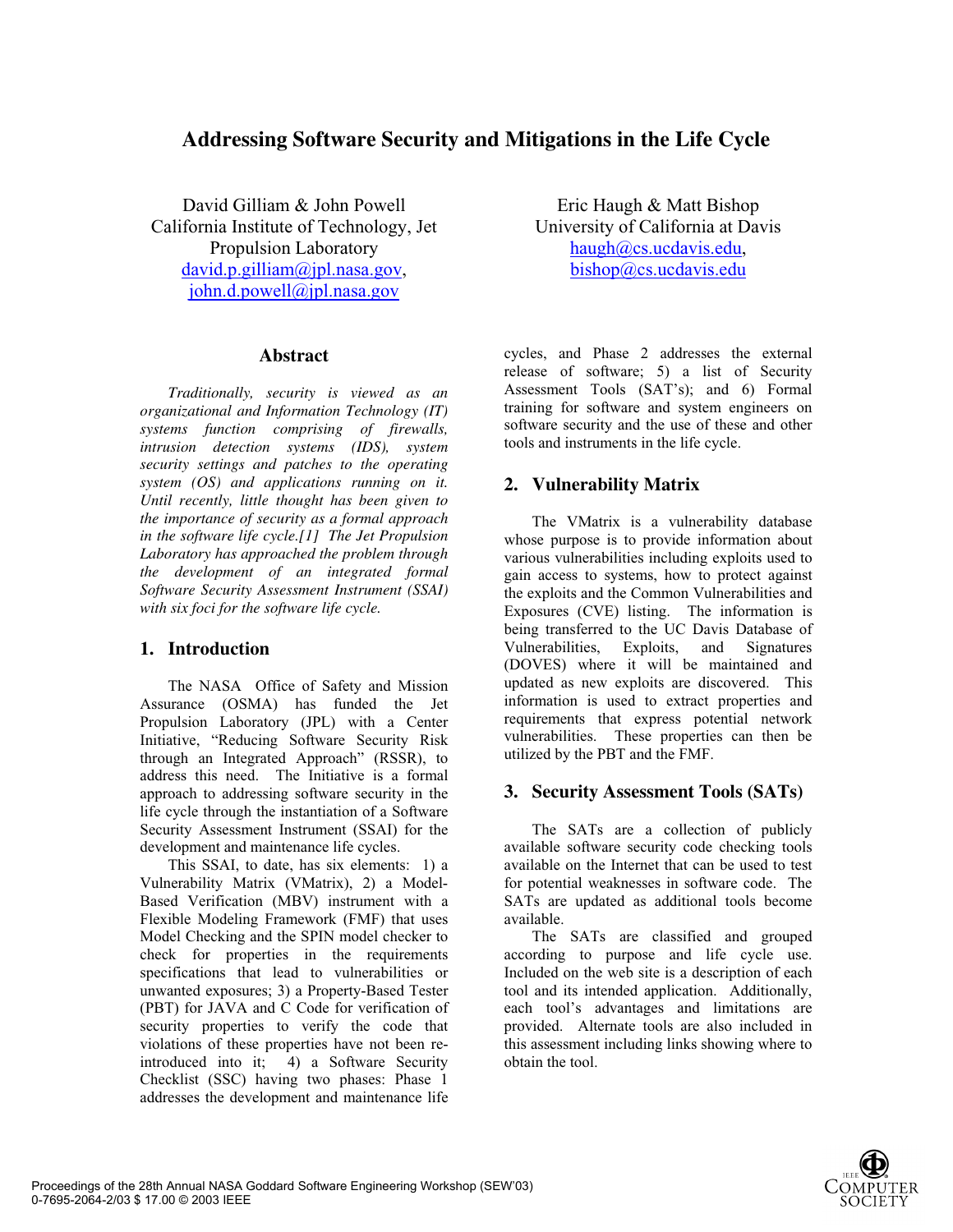

# **4. Model Checking (MC) and the Flexible Modeling Framework (FMF)**

Software model checkers automatically explore all paths from a start state in a computational tree that is specified in an MC model. The computational tree may contain repeated copies of sub-trees. State of the art Model Checkers such as SPIN exploit this characteristic to improve automated verification efficiency. The objective is to verify system properties with respect to models over as many scenarios as feasible. Since the models are a representation of all functional capabilities under analysis, the number of feasible scenarios is much larger than the set that can be checked during testing. Model Checkers differ from traditional formal techniques by the following characteristics:

- Model checkers are operational as opposed to deductive
- Model checkers provide counter examples when properties are violated (error traces)
- Their goal is oriented toward finding errors as opposed to proving correctness since the model is correct

For example, consider a software system containing two concurrent processes with three states each. (See Figure 1) Process 1 (P1) is driven by an "X" event or input and process 2 (P2) is driven through its states by a "Y" event/ input. A model checker will automatically explore all possible paths through this system to determine if a given system property holds.

Testing of concurrent software systems quickly become infeasible as:

- The possible number of concurrent processes increases
- The functionality in one or more processes grows
- The interactivity between or complexity of one or more processes increases



This is largely due to the exponential growth in the operational state space of the software system in response to any one of the above stimuli.

This phenomenon is also, to a lesser degree, a limitation specific to model checking referred to as the state space explosion problem. [2] Similar to the growth of the operational space mentioned above, the state space that a model checker must search to verify properties grows at an exponential rate as the model of the software system necessarily becomes more detailed. Continuing with the example from figure 1, Figures 1 through 3 illustrate how the state space grows at a rate of  $m<sup>n</sup>$  where m is the range of possible values a variable may assume and n is the number of variables in the model.



Despite the use of modeling techniques such as abstraction and homomorphic reduction, it is infeasible to verify many software systems in their entirety though model checking that are more than "moderately" large or complex.

An innovative verification approach, which employs MC as its core technology, is offered as a means to bring software security issues under

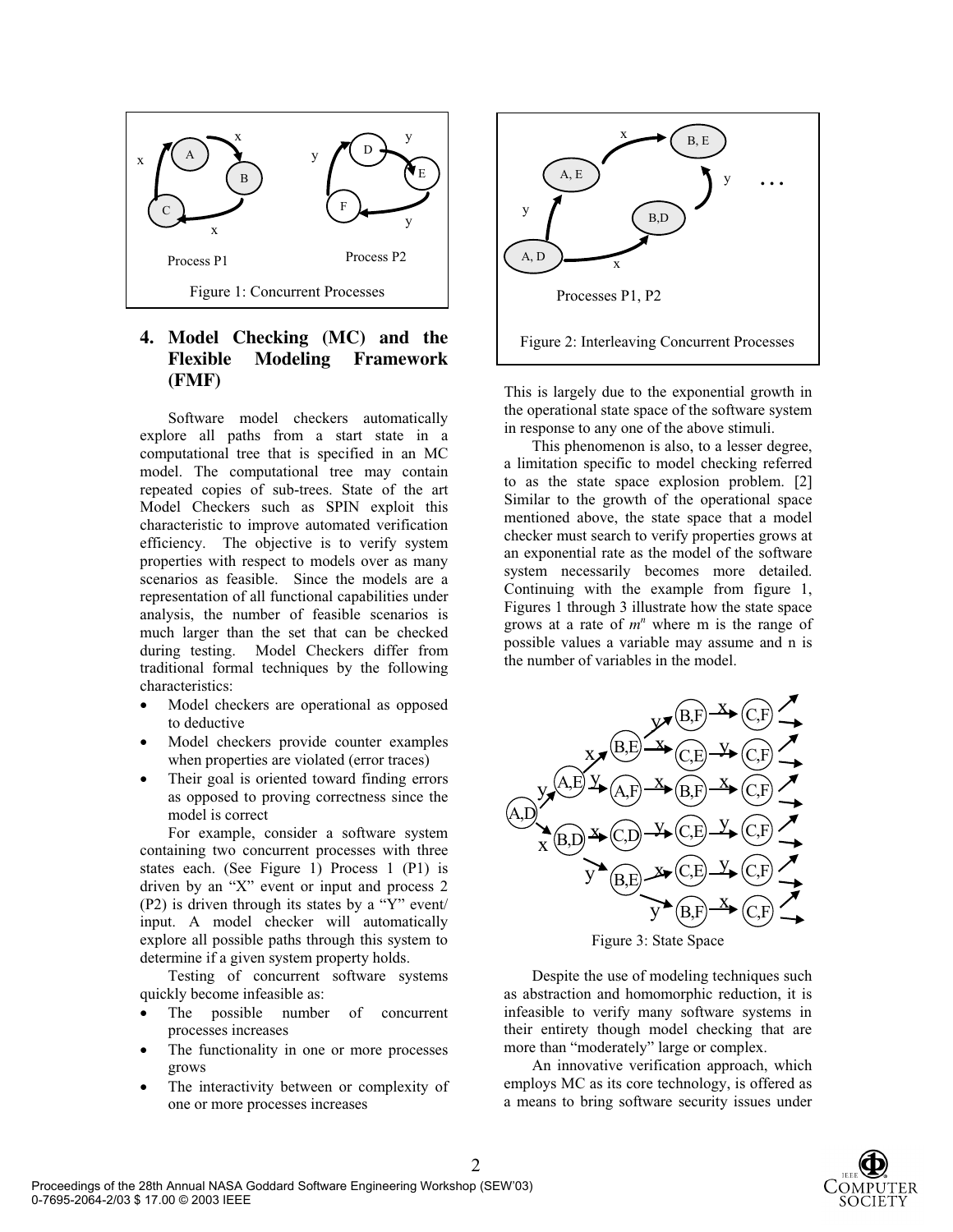

3

formal control early in the life cycle. [3,4] The FMF seeks to address the problem of formal verification of larger systems by a divide and conquer approach. [5] It accomplishes this by verifying a property over portions of the system, then incrementally inferring the results over larger subsets of the entire system. As such, the FMF is: 1) a system for building models in a component based manner to cope with system evolution over time and, 2) an approach of compositional verification to delay the effects of state space explosion. This methodology allows property verification results of large and<br>complex models to be examined and complex models to be examined extrapolated appropriately. (See Figure 4)

Modeling in a component-based manner involves building a series of small models, which later will be strategically combined for system verification purposes. This strategic combination correlates the modeling function with modern software engineering and architecture practices whereby a system is divided into major parts, and subsequently into smaller detailed parts, and then integrated to build up a software system. An initial series of simple components can be built when few operational specifics are known about the system. However, these components can be combined and verified for consistency with properties of interest such as software security properties.

The approach of compositional verification used in the FMF seeks to verify properties over individual model components and then over strategic combinations of them. The goals of this approach are to: 1) infer verification results

over systems that are otherwise too large and complex for MC from results of strategic subsets (combinations) while minimizing false reports of defects; 2) retain verification results from<br>individual components and component components and component combinations to increase the efficiency of subsequent verification attempts in light of modifications to a component.

FMF is being used to verify a portion of certificate handling of the Secure Sockets Layer (SSL) protocol as a demonstration of the modeling framework. SSL is designed for securing network communications. It provides the capability for authenticating communicating partners.

#### **5. Property-Based Testing**

Property-based testing is a testing technique designed to detect violations of given properties. In this context, the properties desired are obtained from the checklist, or from the properties used in the model checking. The properties are viewed as invariants that are to hold as the program executes. PBT views the execution of the program as a sequence of state transitions. If any of these transitions cause a violation of the properties, PBT causes an error message to report the failure (see Figure 5 below).

First, the properties are expressed in a lowlevel testing language called TASPEC. A tool called the instrumenter takes these properties and a program to be tested. The instrumenter then

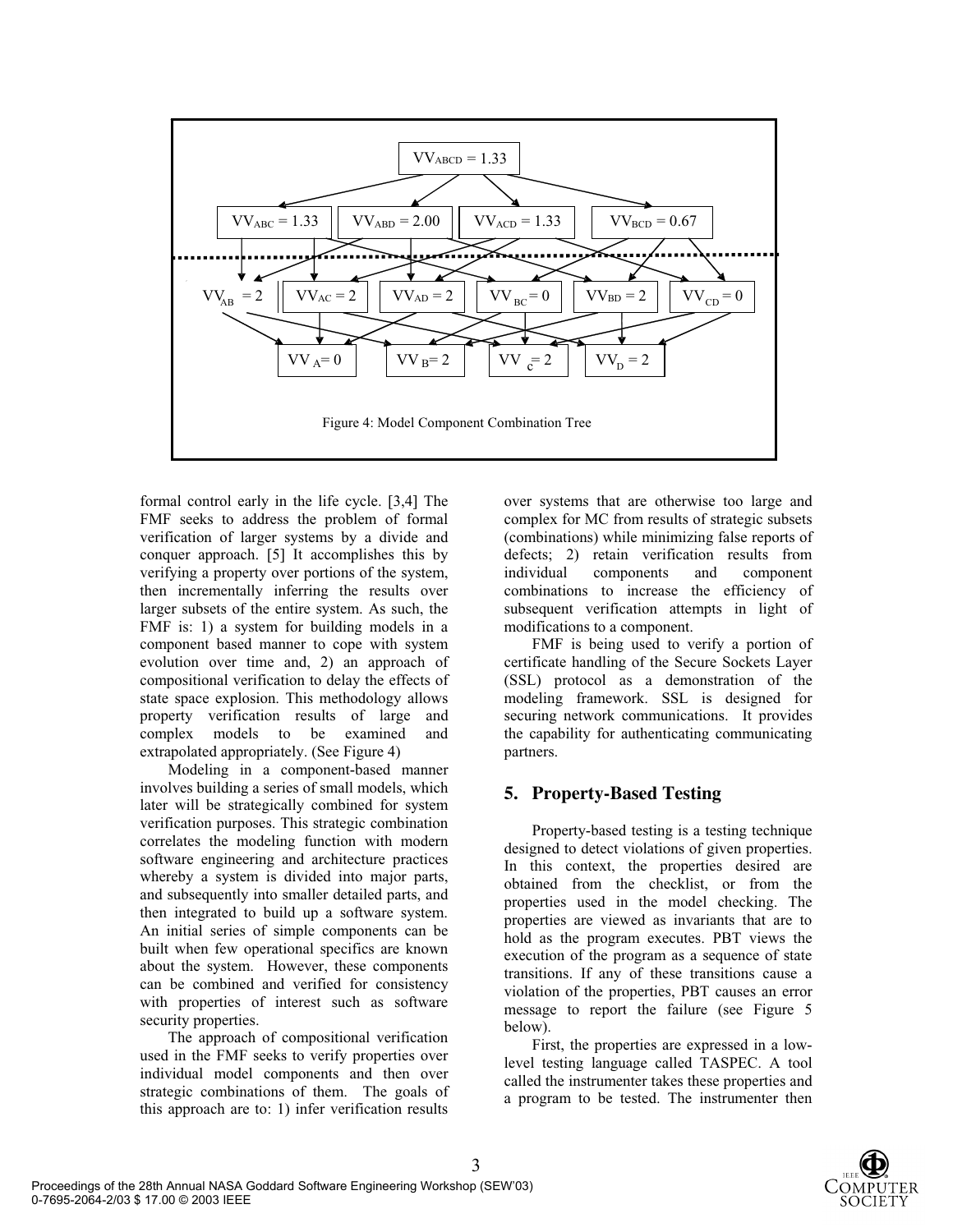

Figure 5: PBT Process

modifies the program so that, when any event occurs that affects whether the state of the program's execution satisfies the properties, a text representation of the change in state is emitted. The instrumented program is then compiled and executed. After the execution is complete, the changes of state will have been saved to a file.

The testers then execute a second program called the test execution monitor (TEM). This program is given the properties (in TASPEC) and the changes of state generated from the test run of the program. The TEM then checks each change of state to ensure that, if the properties held when the program began execution, then they held throughout the execution. If not, the TEM can determine where in the program the failure occurred.

PBT is different than formal verification. It recognizes that implementation difficulties, and environment considerations, may affect conformance to the properties (and hence the security of execution). A key observation is that testing does not validate that a program will always meet the properties, unless all possible paths of execution are traversed. But it does<br>provide additional assurance that the additional assurance that the implementation is correct, and does satisfy the properties, when execution follows the tested control and data flow paths.

Many control and data flow paths are irrelevant to the program's satisfying the desired properties. A technique called *slicing* [6] creates a second program that satisfies the properties if, and only if, the original program satisfies those properties. The second program contains only those paths of control and data flow that affect the properties. This focuses the testing on paths of execution relevant to the security properties, rather than on all possible paths of execution (See Figure 6).

The property-based tester currently handles Java programs, and has found vulnerabilities in several programs, including a server of several thousand lines. The instrumenter is language dependent because it must parse the program to be tested in order to add the appropriate code to print the relevant changes of state. The current instrumenter handles Java, and one currently is being written for C.



Figure 6: PBT Model

# **6. Software Security Checklist (SSC)**

The SSC has two foci: 1) a checklist for software developers to write secure code for applications (including tools to integrate security into the various stages of the software life cycle); and 2) a checklist to verify that software released by NASA does not allow unauthenticated access into NASA networks, or provide other information about NASA's, processes, systems, networks, or other sensitive data (such as IP Address space, HR data, or processes that can be exploited).

A checklist for the development and maintenance life cycles begins with system

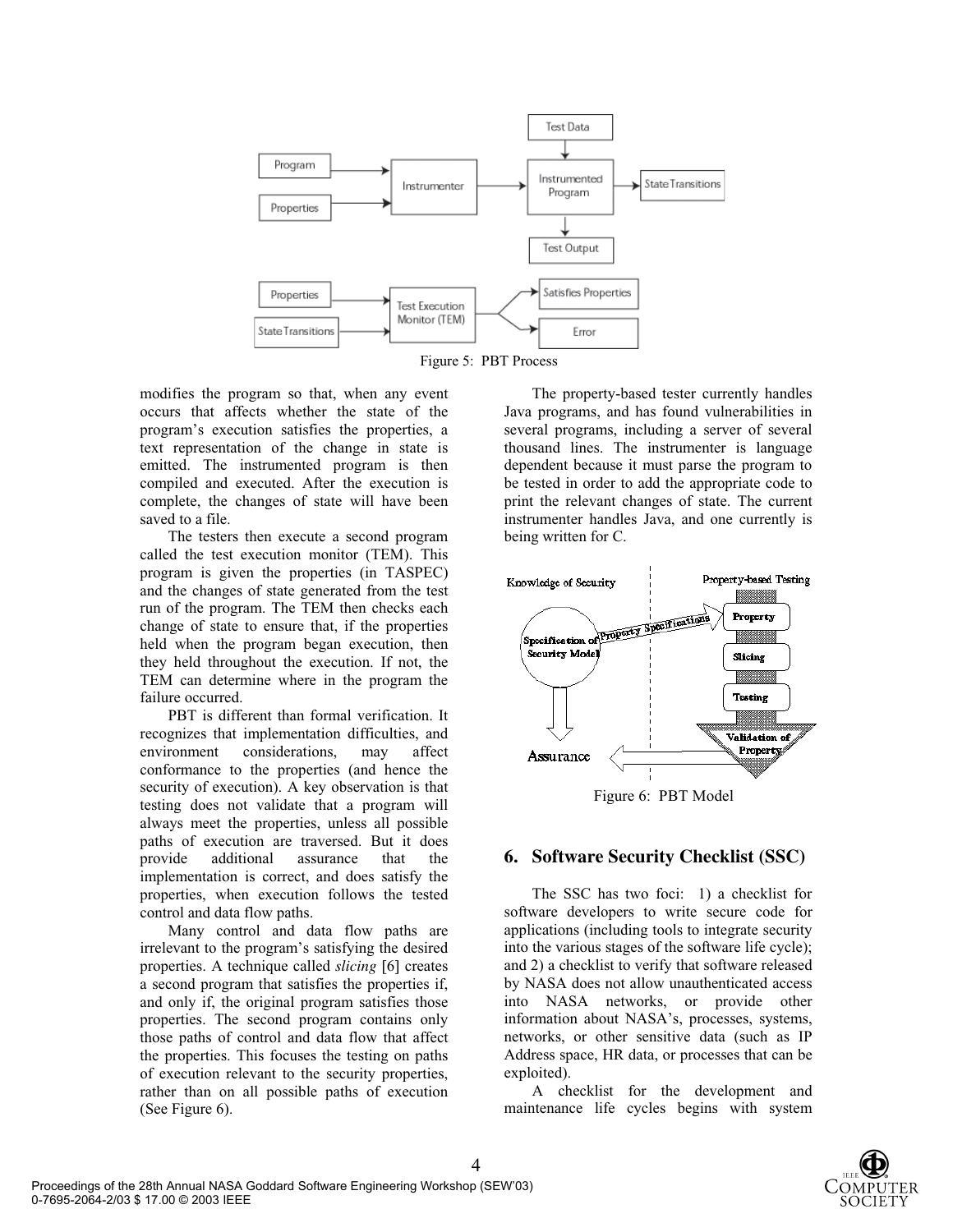

Figure 7: Integrated Use of the Security Assessment Instrument

5

inception and continues through retirement known as a 'womb to tomb' process. It begins with a pre-requirements study to be able to elicit<br>the appropriate requirements from the the appropriate requirements from the stakeholders and applicable documents, standards, regulations, laws, etc. and specify them; and it ends with decommissioning software and systems and the impact on the computing environment, including reverification of systems from which critical software has been decommissioned. In between there are a number of critical design and programming issues as well as tracing security requirements, and performing test and verification of them, including the maintenance life cycle phase.

A checklist for the external release of software (i.e., software that is developed for release external to the organizational environment) is specified by NASA in NPG 2210, NASA Procedures and Guidelines: External Release of NASA Software."[7] However, there is no guidance provided on the contents of the checklist nor a release authority process. The research initiative delivered to NASA a draft of a potential checklist and release authority process to be used for the external

release of software. A process for evaluation of code for potential security issues was also provided. The evaluation of the source code included looking for problems that might expose NASA and NASA partners to potential security exposures. Included in the release checklist is a sample set of PERL scripts to aid in looking for potential items in the software that may violate security requirements or present security risks such as embedded Center IP addresses, Human Resource information like phone numbers, use of<br>known vulnerable libraries, and weak vulnerable libraries, and weak subroutines.

# **7. Software Security Assessment Instrument (SSAI)**

This collection of tools and utilities, collectively named the Software Security Assessment Instrument (SSAI), can be used individually or in concert to ensure the security of network aware application software and systems as shown in Figure 7 below. Working together, the various tools and utilities provide a distinct advantage whereby each tool's output may be used for input for the other tools. The use of these tools and instruments results in a